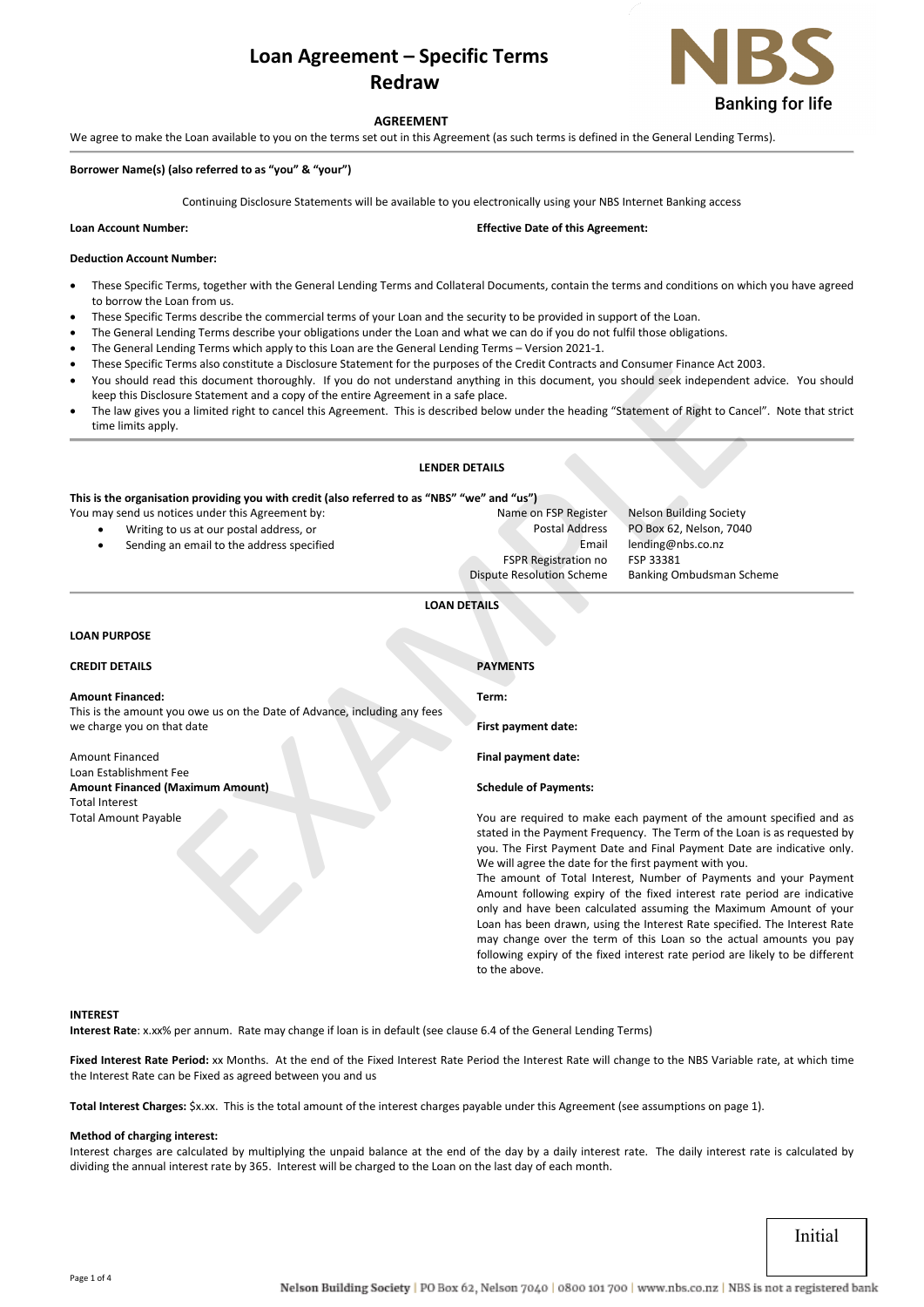## **SPECIAL CONDITIONS:**

**Redraw Loan**:

- The Borrower will make sufficient payments of Principal and Interest during the Term to ensure that the Loan does not exceed the Maximum Amount of the loan and will pay the Amount Outstanding on the Date of Final Payment.
- The Borrower may throughout the Term, provided no Event of Default has occurred, Redraw all Funds in Advance no more than twice each calendar month. Each redraw shall be for a minimum amount prescribed by us from time to time. Any Funds in Advance requested by the Borrower are not to be in amounts less than \$1,000.00 or the number of requests exceed two each calendar month and will only be disbursed by us into an account at NBS, owned by the Borrower.

## **SECURITIES**

The repayment of the Loan is secured over the property described below. The Terms which apply to the security interest are set out in Clause 7 of the Memorandum of Mortgage.

## **ACKNOWLEDGMENT**

By signing this document you, as a Borrower(s) or a Guarantor(s):

- 1. agree to be bound by this Agreement which is made up of these Specific Terms and the General Lending Terms.
- 2. consent to receiving disclosure of information about this Loan and other communications (including in relation to your membership) from us electronically; and we consent to receiving electronic messages from you.
- 3. acknowledge your obligations under this Agreement have been explained to you, and you understand those obligations.
- 4. acknowledge a copy of this Agreement was given to you before you signed below.
- 5. agree no representation, warranty or undertaking has been made by or on behalf of us in relation to the Loan that is not expressly set out in this Agreement and, you have not received or relied upon any advice given by or on behalf of us, when accepting this Loan.
- 6. acknowledge if the Loan is acquired for business purposes, the provisions of the Consumer Guarantees Act 1993 do not apply and you confirm that disclosure has been made to us if any Secured Property or part of the Secured Property used as Collateral for the Loan forms part of any Goods and Services Tax activity.
- 7. agree if the Borrower, Guarantor or Obligor is a Trust then we acknowledge that, for the purposes of Clause 10 of the General Lending Terms of the Loan, Clause 16 of the Guarantee and Indemnity and Clause 18 of Memorandum number 2007/4231, are independent trustees of the Trust

|                           | electronically; and we consent to receiving electronic messages from you.                                                                                                                                                                                                                                                                                    | 2. Consent to receiving disclosure of information about this Loan and other communications (including in relation to your membership) from us                                                                                                                                                            |  |  |  |  |
|---------------------------|--------------------------------------------------------------------------------------------------------------------------------------------------------------------------------------------------------------------------------------------------------------------------------------------------------------------------------------------------------------|----------------------------------------------------------------------------------------------------------------------------------------------------------------------------------------------------------------------------------------------------------------------------------------------------------|--|--|--|--|
|                           | 3. acknowledge your obligations under this Agreement have been explained to you, and you understand those obligations.                                                                                                                                                                                                                                       |                                                                                                                                                                                                                                                                                                          |  |  |  |  |
| 4.                        | acknowledge a copy of this Agreement was given to you before you signed below.                                                                                                                                                                                                                                                                               |                                                                                                                                                                                                                                                                                                          |  |  |  |  |
|                           |                                                                                                                                                                                                                                                                                                                                                              | 5. agree no representation, warranty or undertaking has been made by or on behalf of us in relation to the Loan that is not expressly set out in this<br>Agreement and, you have not received or relied upon any advice given by or on behalf of us, when accepting this Loan.                           |  |  |  |  |
|                           | Services Tax activity.                                                                                                                                                                                                                                                                                                                                       | 6. acknowledge if the Loan is acquired for business purposes, the provisions of the Consumer Guarantees Act 1993 do not apply and you confirm that<br>disclosure has been made to us if any Secured Property or part of the Secured Property used as Collateral for the Loan forms part of any Goods and |  |  |  |  |
|                           |                                                                                                                                                                                                                                                                                                                                                              | 7. agree if the Borrower, Guarantor or Obligor is a Trust then we acknowledge that, for the purposes of Clause 10 of the General Lending Terms of the                                                                                                                                                    |  |  |  |  |
|                           |                                                                                                                                                                                                                                                                                                                                                              | Loan, Clause 16 of the Guarantee and Indemnity and Clause 18 of Memorandum number 2007/4231, are independent trustees of the Trust                                                                                                                                                                       |  |  |  |  |
|                           | Executed as a Deed by the parties named below                                                                                                                                                                                                                                                                                                                |                                                                                                                                                                                                                                                                                                          |  |  |  |  |
| <b>Signed Acceptance</b>  |                                                                                                                                                                                                                                                                                                                                                              |                                                                                                                                                                                                                                                                                                          |  |  |  |  |
| <b>Signed by Borrower</b> |                                                                                                                                                                                                                                                                                                                                                              | <b>Signed by Borrower</b>                                                                                                                                                                                                                                                                                |  |  |  |  |
|                           |                                                                                                                                                                                                                                                                                                                                                              |                                                                                                                                                                                                                                                                                                          |  |  |  |  |
| Name:                     |                                                                                                                                                                                                                                                                                                                                                              | Name:                                                                                                                                                                                                                                                                                                    |  |  |  |  |
| Date:                     |                                                                                                                                                                                                                                                                                                                                                              | Date:                                                                                                                                                                                                                                                                                                    |  |  |  |  |
|                           |                                                                                                                                                                                                                                                                                                                                                              | <b>GENERAL INFORMATION</b>                                                                                                                                                                                                                                                                               |  |  |  |  |
| <b>FEES AND CHARGES</b>   | out in this section, the Loan Details section and in the attached Fee Schedule.<br>The fees in the Loan Details section will be deducted from the Amount Financed on the Date of Advance.<br>The fees in the Fee Schedule may apply during the term of the Loan.<br>early repayment are disclosed below under the heading "Early Repayment Recovery Amount". | Information on the amounts of fees and charges payable under this Agreement and how and when those fees and charges may become payable are set<br>We may alter the amount of these fees and charges at any time (see Clause 5.3 of the General Lending Terms.) Administration costs and fees payable or  |  |  |  |  |
| <b>Security interest</b>  | WHAT COULD HAPPEN IF YOU FAIL TO MEET YOUR COMMITMENTS                                                                                                                                                                                                                                                                                                       |                                                                                                                                                                                                                                                                                                          |  |  |  |  |

#### **FEES AND CHARGES**

## **WHAT COULD HAPPEN IF YOU FAIL TO MEET YOUR COMMITMENTS**

#### **Security interest**

We have a security interest in the property and the land described under the heading **SECURITIES** to secure performance of your obligations under this Agreement and the payment of money payable under this Agreement. If we hold a security interest in personal property, we will register our interest on the Personal Property Securities Register. If we hold a security interest in land, we will register a mortgage with Land Information New Zealand. The security interest secures the repayment of all money you owe us and the performance of all of your obligations to us, under this Agreement and any Collateral Document. The security interest gives us direct rights in the relevant property which we can exercise **if you fail to meet your commitments under this Agreement, including if you grant a security interest over the same property to another person. These rights include the right to repossess and sell this property or land**. If the proceeds of sale do not repay the Loan in full, you will remain liable to repay the outstanding balance. We confirm that no disabling devices will be fitted to any secured property.

#### **Default interest and default fees**

If an Event of Default occurs under Clause 13.2 (a) of the General Lending Terms, or if at any time the Maximum Amount is exceeded, and while the relevant event continues, you must pay Interest at the Default Rate and the Fees as specified below.

#### The Default Rate is **4.00% per annum above the annual interest rate**

A Default Administration Fee of **\$45.00 (plus Recovery Costs)** may be charged for any breach by you under this Agreement or if we enforce this Agreement.

## **EARLY REPAYMENT RECOVERY AMOUNT**

- When choosing a fixed rate loan you need to know that if you:
	- repay the loan early either in full or in part or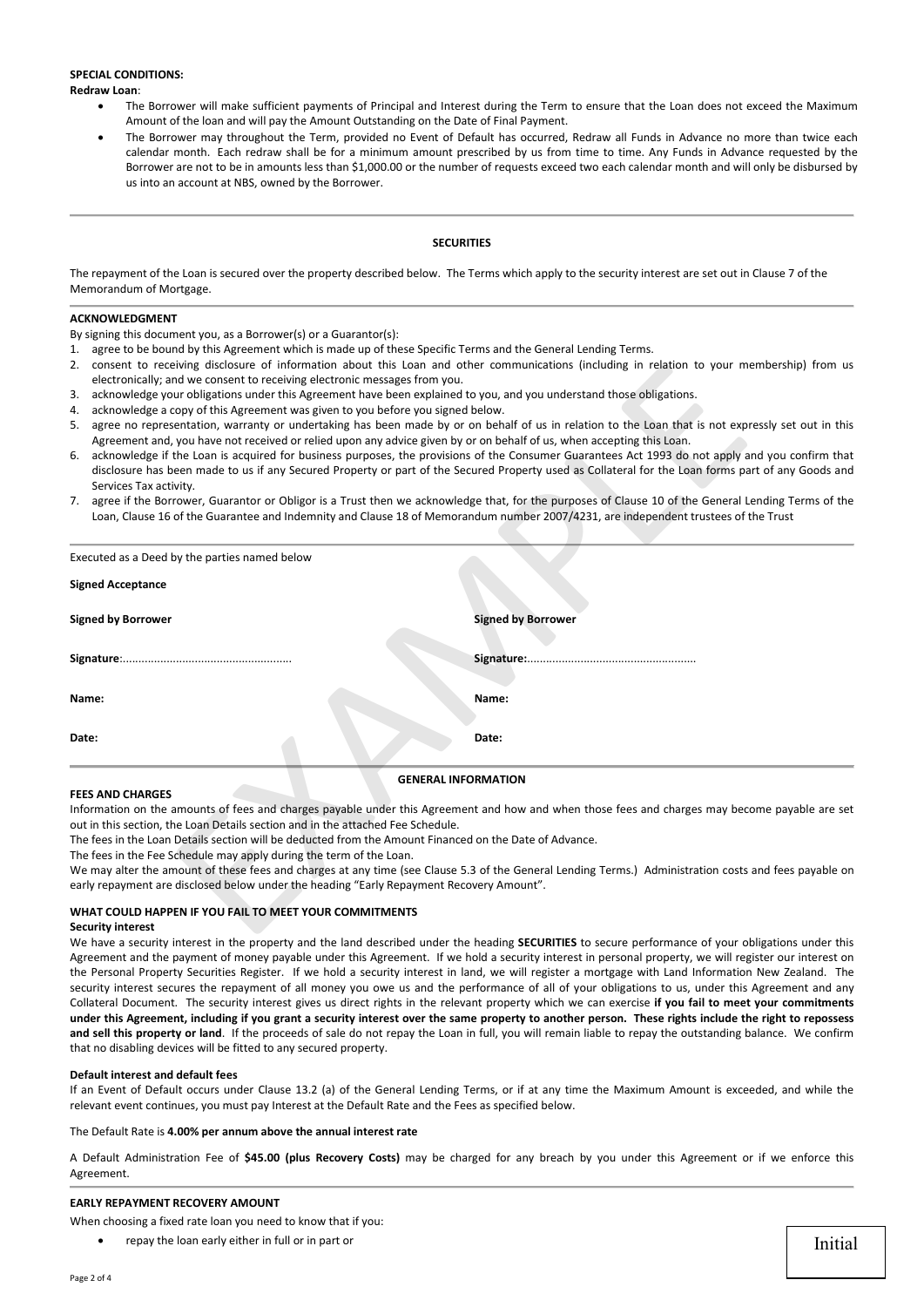#### switch to another fixed or variable interest rate

before the end of the Fixed Interest Rate Period (**Early Repayment**), you may be required to pay an Early Repayment Recovery amount to us.

Fixed rate loans are a contract between you and NBS. They give you certainty of your repayments and the interest you will be charged during the Fixed Interest Rate Period. In exchange, we receive certainty of income that will be received. If you repay some or all of your fixed rate loan early or switch to another fixed or variable rate before the end of your Fixed Interest Rate Period, we may lose income. The Early Repayment Recovery amount helps us recover an estimate of the likely loss of that income.

When calculating the loss, we use the calculation set out in the Credit Contracts and Consumer Finance Regulations 2004 (regulation 9 and 11). The calculation is complex and takes into account:

- the amount being repaid early:
- the time remaining in the Fixed Interest Rate Period;
- our current applicable fixed interest rates; and
- what your current regular payments are.

We calculate the Early Repayment Recovery amount by comparing:

- the interest that would have been payable on the relevant part of your loan for the time remaining in your Fixed Interest Rate Period; and
- the interest that would be payable if we relend the amount you intend to repay early, on the day of your repayment at the applicable prevailing interest rate.

The result of the calculation depends on the specific features and term of your loan.

We recommend you contact your branch for an estimate of your Early Repayment Recovery amount before you look to repay or restructure your fixed rate loan.

You may also have to pay a \$50.00 administrative fee relating to the Early Repayment (**Early Repayment Administration Fee**).

# **We may not always charge the Early Repayment Recovery Amount**

You can increase the amount of your regular payments, or you can make lump sum payments during your Fixed Interest Rate Period, without the Early Repayment Recovery amount being applied. However, you can only do this if your Early Repayment is not more than \$50,000.00 in each year of your Fixed Interest Rate Period. The year is calculated from the first day of your Fixed Interest Rate Period. contact your branch for an estimate of your Early Repayment Recovery amount before you look to repay or restroney and \$50.00 administrative fee relating to the Early Repayment Early Repayment Administration Fee).<br> **charge** 

# **STATEMENT OF RIGHT TO CANCEL**

The Credit Contracts and Consumer Finance Act 2003 gives you a right for a short time after the terms of this Agreement have been disclosed to you to cancel this Agreement.

## **How to cancel**

If you want to cancel this Agreement you must give written notice to us that you intend to cancel this Agreement by:

- giving notice to us or one of our employees or agents; or
- posting the notice to us or one of our agents; or
- emailing the notice to our email address.

You must also return to us any advance and any other property received by you under this Agreement.

#### **Time limits for cancellation**

If the disclosure documents are handed to you directly you must give notice that you intend to cancel within 5 working days after you receive the documents.

If the disclosure documents are sent to you by electronic means (for example, email) you must give notice that you intend to cancel within 7 working days after the electronic communication is sent.

If the documents are mailed to you, you must give the notice within 9 working days after they were posted.

Saturdays, Sundays and national public holidays are not counted as working days.

## **What you may have to pay if you cancel**

If you cancel this Agreement we can charge you:

- (a) The amount of any reasonable expenses we had to pay in connection with this Agreement and its cancellation (including legal fees and fees for credit reports, etc); and
- (b) Interest for the period from the day you received the Loan until the day you repay the Loan.

This statement only contains a summary of your rights and obligations in connection with the right to cancel. If there is anything about your rights or obligations under the Credit Contracts and Consumer Finance Act 2003 that you do not understand, if there is a dispute about your rights, or if you think that we are being unreasonable in any way, you should seek legal advice immediately.

## **STATEMENT OF RIGHT TO MAKE HARDSHIP APPLICATION**

If you are unable reasonably to keep up your payments or other obligations because of illness, injury, loss of employment, the end of a relationship, or other unforeseen cause, you may be able to apply to us for a hardship variation.

To apply for a hardship variation, you need to:

- (a) make an application in writing; and
- (b) explain your reason(s) for the application; and
- (c) request one of the following:
	- an extension to the term of this Agreement (which will reduce the amount of each payment due under this Agreement); or
	- a postponement of the dates on which payments are due under this Agreement (specify the period for which you want this to apply); or
- both of the above; and
- (d) give the application to us.

Do this as soon as possible. If you leave it for too long, we may not have to consider your application.

Application must be made before you (the Borrower) have:

- been in default for two months or more:
- been in default for two weeks or more after receiving a repossession warning notice or Property Law Act notice, or